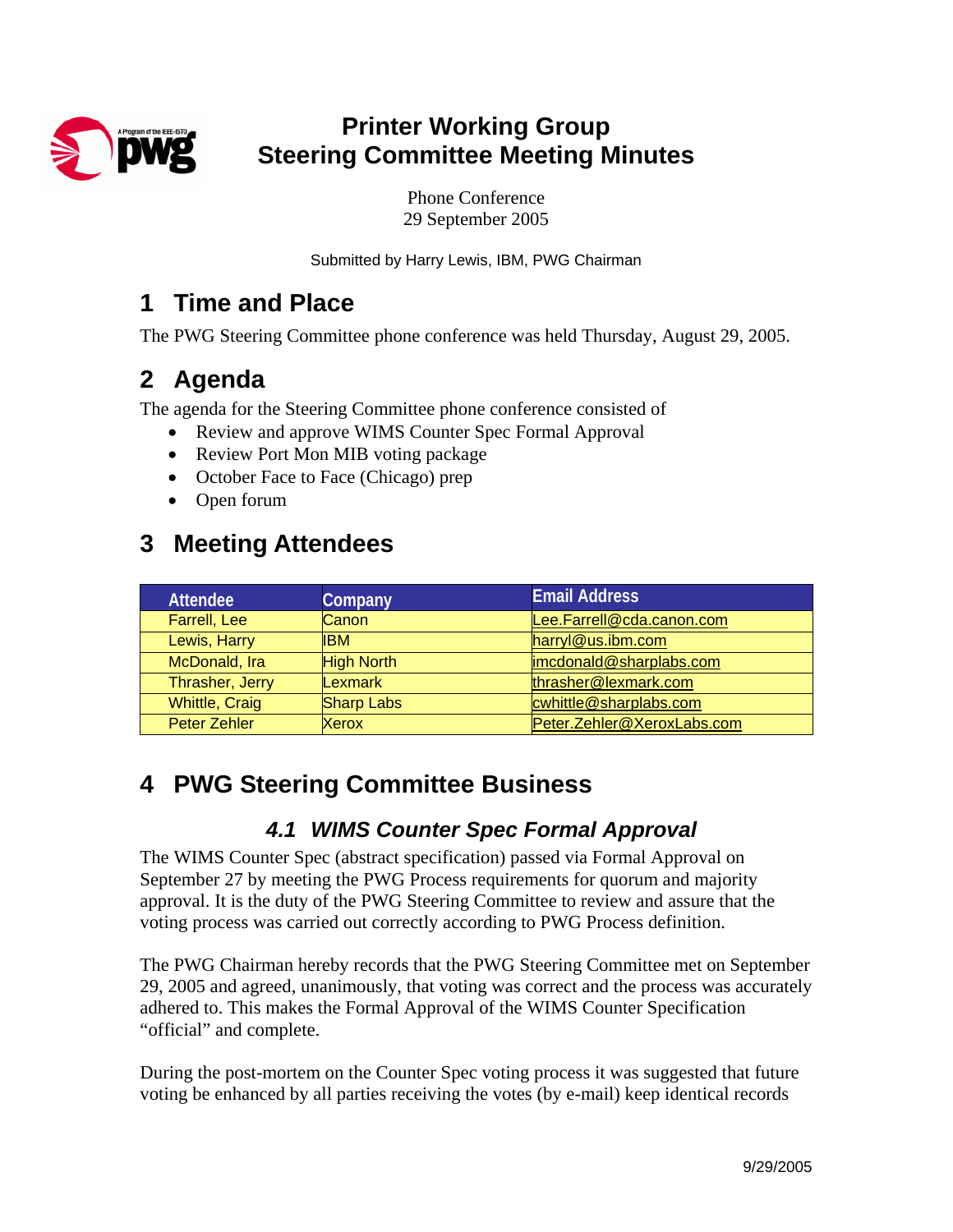

and compare full voting information, by candidate, rather than just validating a tally. This will avoid any potential errors. Also, while "subject line e-mail voting" is very easy and efficient, there is the possibility of an e-mail vote missing its destination. Thus, in the future, we will implement a form of positive feedback and notify voting members to expect a return receipt following submission of their vote.

### *4.2 Port Monitor Formal Approval Package*

The Port Monitor has completed Last Call and is awaiting Formal Approval. The PMP working group Chair must initiate FA. To complete by the Chicago face to face FA must begin by Monday, October 3. Several SC members will attempt to contact Ron Bergman to remind him of the urgency of initiating the FA process.

### *4.3 Chicago Face to Face*

The PWG will meet in Chicago October 26-28

The agenda is as follows

- Wednesday morning – PWG Plenary
- Wednesday afternoon
- Port Mon MIB
- Thursday Morning
	- DMTF CIM
- Thursday Afternoon
	- WIMS Protocol
- Friday morning
	- Proj/Display Mgt

Harry needs to update the PWG website to reflect the change from New Orleans to Chicago.

If there is not enough Projector/Display Mgt content to fill Friday morning, we can use that time for follow-on brainstorming about PWG projects and direction setting.

### *4.4 Open Forum*

Ira proposed a method for advancing the Counter MIB to completion as an Informational draft specification in the PWG. Along with the proposal, Ira suggested lumping several "informational" draft forms (such as Best Practice and others) into a new consolidated heading "Informational" with the prefix "info-". There was no objection and general consensus to encourage this to proceed. First steps will be to create a WORD version and PDF from the HTML document.

When it was suggested that the same approach be taken for IPP FAX with the motivation of tidying up loose ends and bringing a long and hard fought effort to a form of